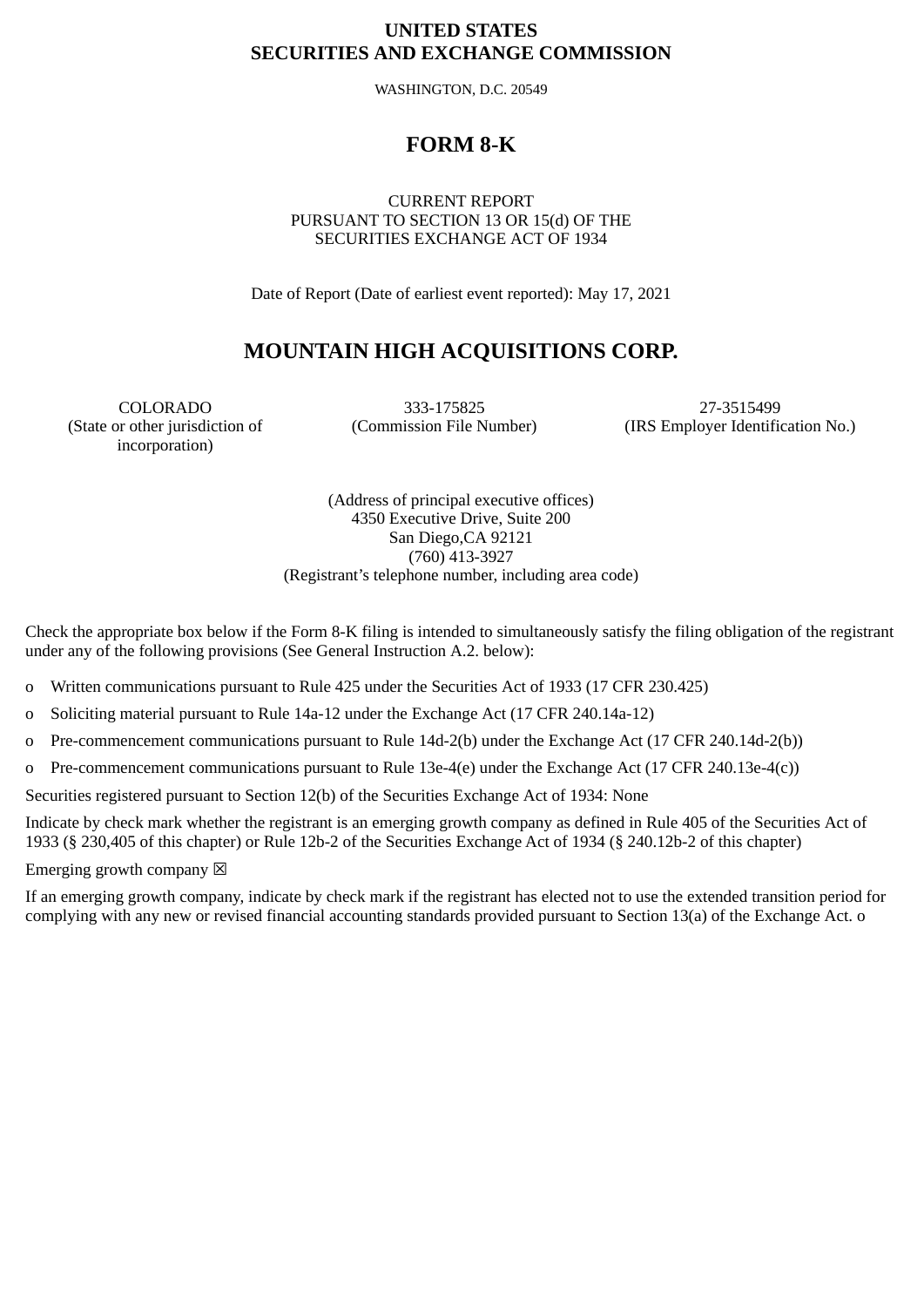## **ITEM 1.01 Entry into a Material Definitive Agreement.**

Effective May 17,2021, Mountain High Acquisitions Corp, (the "Company"), GPS Associates, Inc. ("GPS") and Trilogy Capital (Trilogy") entered into a Rescission Agreement (the "Rescission Agreement") pursuant to which the parties thereto agreed to rescind and cancel that certain Exchange Agreement dated May 8,2020 (the "Exchange Agreeement"). Under the Exchange Agreement, the Company acquired all of the capital stock of GPS (the "GPS Shares") from Trilogy, its then sole shareholder, in exchange for 215,250,000 restricted shares of the Company's Common Stock (the "Company Shares"). Pursuant to the Rescission Agreement Trilogy surrendered or caused the surrender for cancellation of the Company Shares, and the Company returned to Trilogy and/or its designee the GPS Shares. The Rescission Agreement was entered into because the books and records of GPS were so deficient that the Company was unable to generate financial statements of GPS with the result that the Company in turn was unable to comply with its reporting obligations under the Securities Exchange Act of 1934 and became delinquent in its filings with the Securities and Exchange Commission . Under the Exchange Agreement, Trilogy agreed to convert an aggregate amount of \$194,000 representing advances to the Company by Trilogy. into 19,400,000 restricted shares (the "Conversion Shares").

The foregoing summary of the Rescission Agreement is qualified in its entirety by reference to the full text of the Rescission Agreement, a copy of which is filed as Exhibit 10.01 to this Current Repport on Form 8-K and is incorporated by reference.

## **ITEM 2.01 Completion of Acquisition or Disposition of Assets**

Reference is made to the disclosure in Item 1.01 The Company disposed of all of the GPS Shares pursuant to the Rescission Agreement to the effect that the Company was never deemed to be the owner of the GPS Shares..

## **ITEM 3.02 Unregistered Sales of Equity Securities**

Reference is made to Items 1.01. Pursuant to the Rescission Agreement, the Company issued to Trilogy the Conversion Shares. All such shares were issued in reliance on Section 4(a)(2) of the Securities Act of 1933, as amended. Such reliance was based on the fact that the issuance of such shares did not involve a public offering.

## **ITEM 9.01 Financial Statements And Exhibits**

(d) Document Description:

10.01 Rescission Agreement dated as of May 13, 2021 among the Company, GPS and Trilogy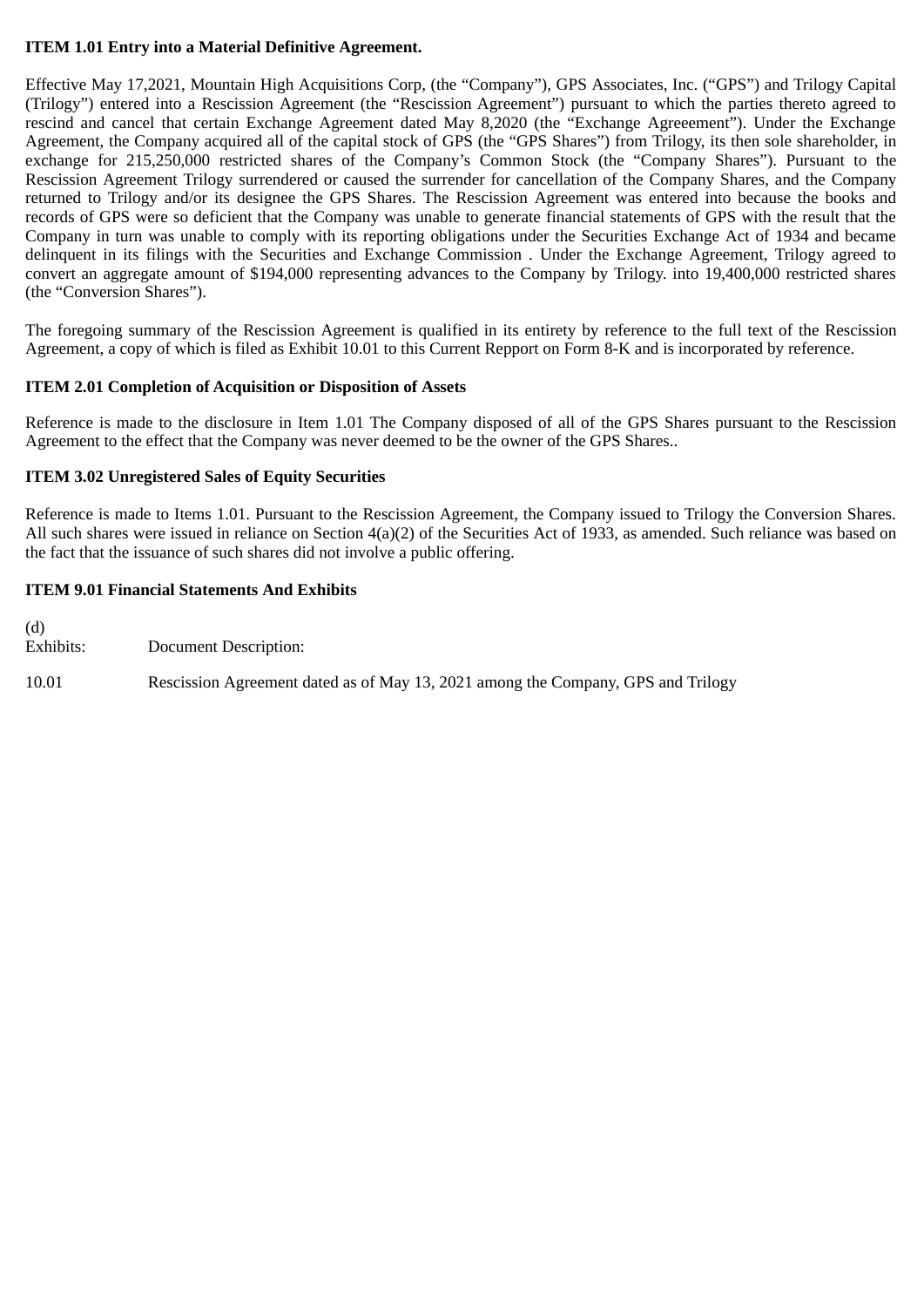## **SIGNATURE**

Pursuant to the requirements of the Securities Exchange Act of 1934, the registrant has duly caused this report to be signed on its behalf by the undersigned hereunto duly authorized.

Date: May 19, 2021 MOUNTAIN HIGH ACQUISITIONS CORP.

By: /s/ Raymond Watt Raymond Watt, Chief Executive Officer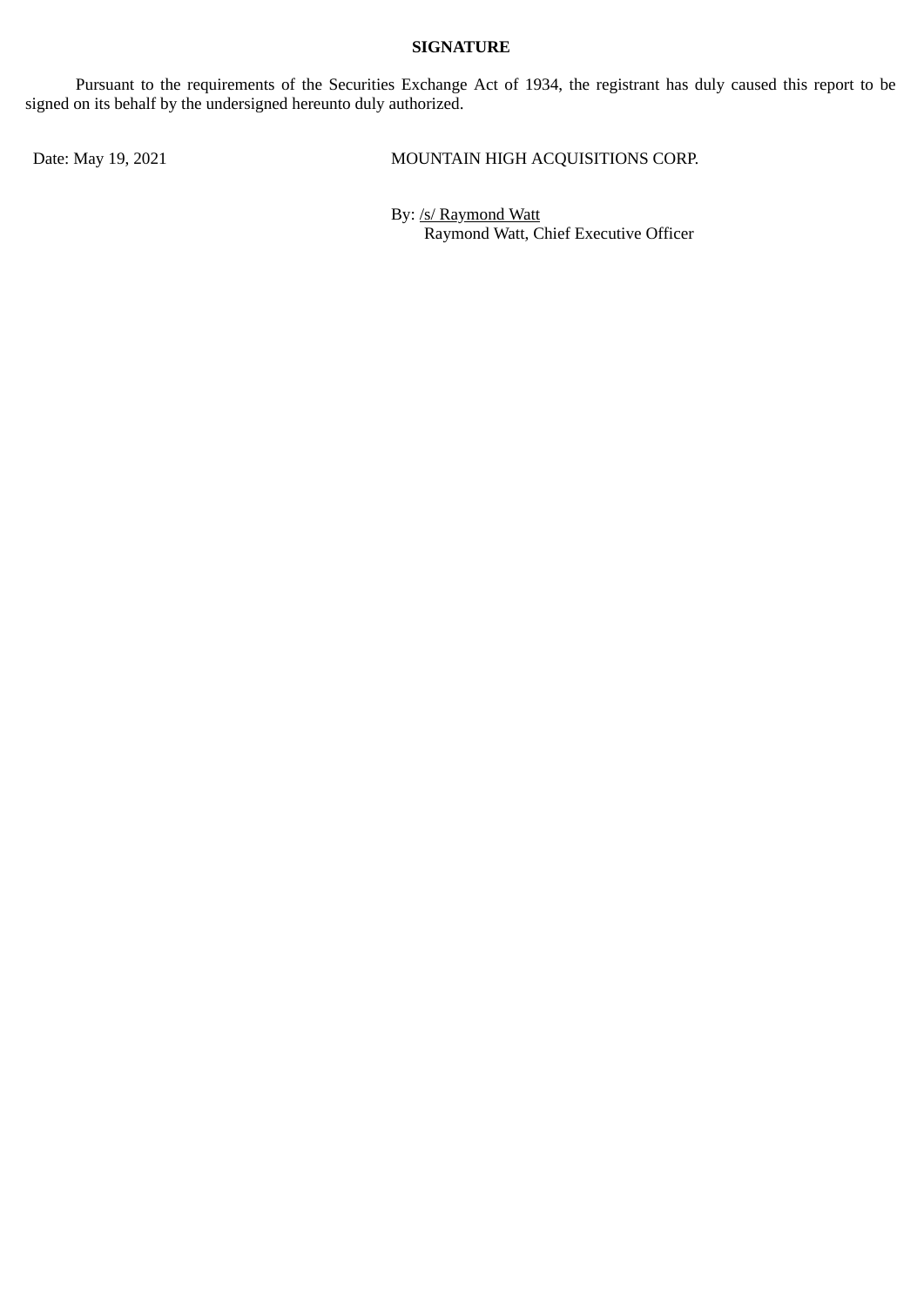#### **RESCISSION AGREEMENT**

This Rescission Agreement (this "Agreement") is made and entered into as of May 13, 2021, by and among Mountain High Acquisitions Corp., a Colorado corporation (the "Company"), GPS Associates, Inc., a Delaware corporation ("GPS") and Trilogy Capital LLC ("Trilogy"). the Company, GPS and Trilogy are each referred to individually as a "Party" and collectively as the "Parties."

#### **RECITALS**

WHEREAS, the Parties previously entered into that certain Exchange Agreement dated May 8, 2020 (the "Exchange Agreement"), pursuant to which the Company agreed to issue to Trilogy and its designees a total of 215,250,000 restricted shares of common stock of the Company (the "Company Shares") in exchange for all of the then outstanding shares of the capital stock of GPS (the "Exchanged Shares"); and

**WHEREAS,** the Parties at the time of the Exchange Agreement were unaware that the books and records of GPS were so deficient the Company was unable to generate financial statements of GPS with the result that the Company has been unable to comply with the reporting obligations of the Company under the Securities Exchange Act of 1934 and is delinquent in its filings with the Securities and Exchange Commission; and

**WHEREAS**, the Parties desire to rescind the Exchange Agreement, effective as of the date of the Exchange Agreement, and place the Parties in the same position had the Exchange Agreement not been entered into or closed.

**NOW, THEREFORE**, in consideration of the premises and of the mutual covenants and agreements herein set forth, and for other good and valuable consideration, the receipt and sufficiency of which are hereby acknowledged, the Parties covenant and agree as follows:

1. **Rescission of Exchange Agreement. The Parties hereto hereby rescind and cancel the Exchange Agreement, effective as of the date of the Exchange Agreement, and declare the Exchange Agreement and all transactions arising therefrom to be null and void** *ab initio***. Each of the Parties hereto further agrees to take all such actions to place each Party in its respective position as if no Party had entered into the Exchange Agreement.**

2. **Surrender of Shares. Concurrently with the execution of this Agreement, Trilogy shall surrender or cause its designee(s) to surrender to the Company for cancellation any and all certificates representing the Company Shares, and the Company shall return to Trilogy and /or its designees the GPS Shares. Each of the Parties hereto further agrees to take all steps necessary and proper to unwind the Exchange Agreement, including, without limitation, promptly executing, delivering and/or filing any and all instruments, documents, notices or other agreements that reflect or evidence the cancellation of the Exchange Agreement. There have been no financial transactions between GPS, Trilogy and the Company including dividends, loans, or intermingling of assets except for advances of cash made by Trilogy to GPS for acquisition of equipment and the purchase of raw materials , which the Parties acknowledge and agree will be written off and discharged.**

#### 3. **Agreements and Representations**

A. Agreements and Representations by the Company. The Company hereby represents and warrants that the Company has not endorsed, sold, transferred, assigned or pledged any of the Exchanged Shares and is the sole record and beneficial owner of the Exchanged Shares free and clear of any liens, encumbrances, or other rights of third parties. There are no rights to acquire any of the capital stock of GPS. The Company agrees to indemnify and hold GPS and the Trilogy harmless from any damages, losses, liabilities, costs and expenses resulting from a breach of the foregoing representation.

B. Representations by Trilogy. Trilogy hereby represents, warrants, covenants and acknowledges that:

1. No Endorsement. Trilogy has not endorsed, sold, transferred, assigned or pledged the Company Shares or any interest in the Company Shares except to its designees.

2. Authority. Trilogy has the authority to enter into this Agreement and the transactions contemplated herein, and, when this Agreement is executed and delivered by Trilogy, it shall constitute a legal, valid and binding obligation, enforceable against him or it in accordance with its terms.

3. Ability to Carry Out Obligations. The execution and delivery of this Agreement by Trilogy and the performance by Trilogy of its obligations hereunder including causing its designees to transfer back to the Company the Company Shares issued to such designees in the time and manner contemplated will not cause, constitute or conflict with or result in (i) any breach or violation of any of the provisions of or constitute a default under any charter document, bylaw, license, indenture, mortgage, instrument, or other agreement or instrument to which Trilogy is a party, or by which he or it may be bound, nor will any consents or authorizations of any party other than those hereto be required, (ii) an event that would permit any party to any agreement or instrument to terminate it or to accelerate the maturity of any indebtedness or other obligation of Trilogy, or (iii) an event that would result in the creation or imposition of any lien, charge or encumbrance on any asset of Trilogy.

#### 4. **Mutual Releases**

A. By the Company. Subject to the Company receiving back all of the Company Shares, the Company, on behalf of itself and its successors and assigns and each of its officers, directors, employees, representatives and agents hereby forever releases and discharges Trilogy and GPS and their respective heirs, successors, and assigns and each of their officers, directors, partners, members, employees, representatives and agents from any and all claims, demands, causes of action, and liabilities of any kind whatsoever , whether known or unknown, with respect to any matter arising out of, resulting from or related to the Exchange Agreement or the conduct of the business of GPS subsequent to the closing of the Exchange Agreement.

By GPS. GPS, on behalf of itself and its successors and assigns, and each of its officers, directors, employees, representatives and agents hereby forever releases and discharges the Company and Trilogy and their respective heirs, successors, and assigns and each of its officers, directors, partners, shareholders, employees, representatives and agents from any and all claims, demands, causes of action, and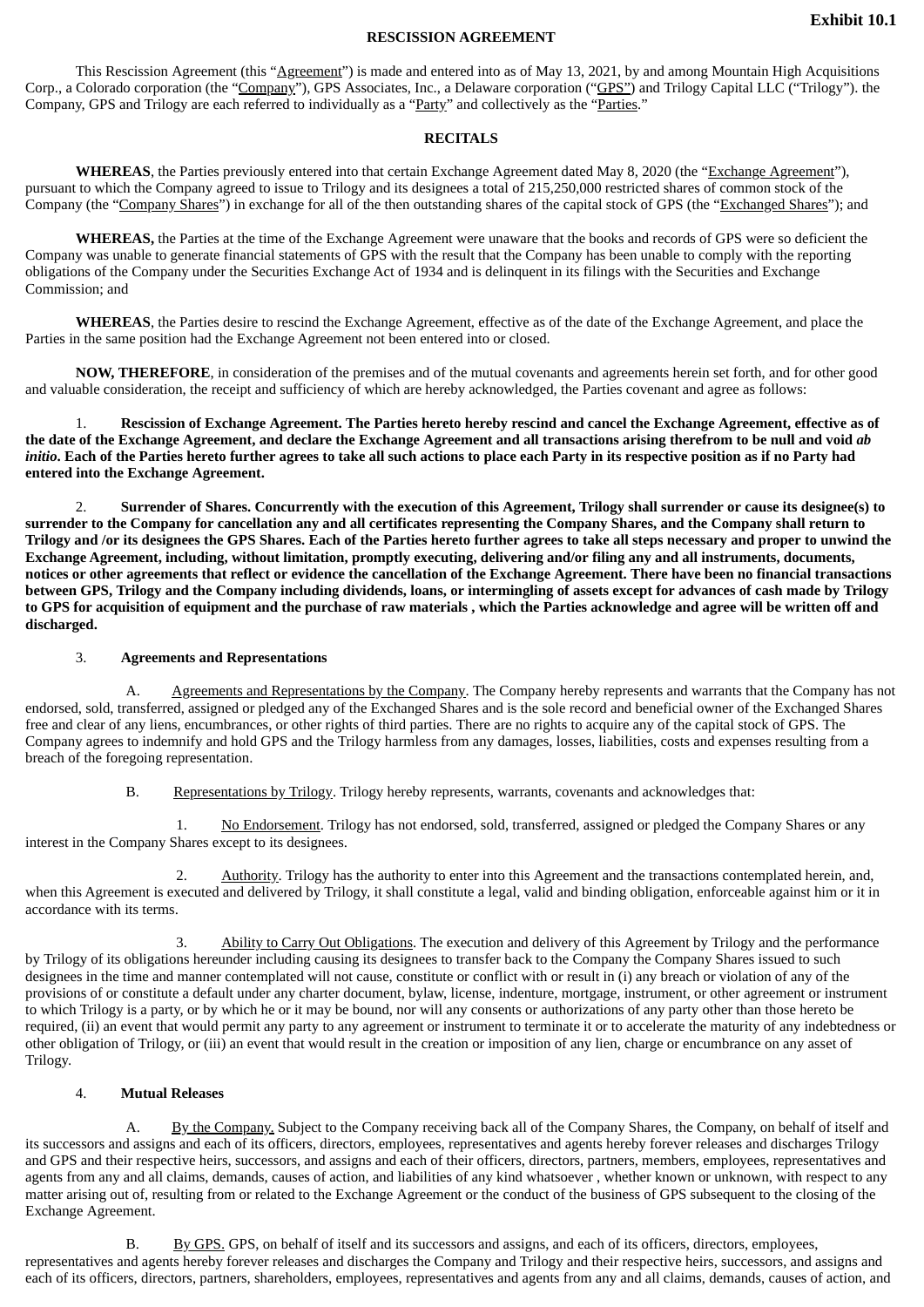liabilities of any kind whatsoever , whether known or unknown, with respect to any matter arising out of, resulting from or related to the Exchange Agreement or the conduct of the business of GPS subsequent to the closing of the Exchange Agreement..

C. By Trilogy. Trilogy, on behalf of itself and its successors and assigns, and each of its officers, managers, employees, representatives and agents, hereby forever release and discharges, the Company and its heirs, successors and assigns, and each of their officers, directors, partners, members, employees, representatives and agents, from any and all claims, demands, causes of actions and liabilities of any kind whether known or unknown with respect to any matter arising out of, resulting from or related to the Exchange Agreement or the conduct of the business of GPS subsequent to the closing of the Exchange Agreement.

5. **Access to Information; Cooperation. Following the execution of this Agreement, each of GPS and Trilogy will permit, upon reasonable prior notice and at reasonable times, access to, and will promptly make available to the Company and its duly authorized representatives for inspection, review, and photocopying, all properties, books, records, accounts, documents and other information of or relating in any way to GPS as the Company may believe necessary for each to comply with any applicable corporate, tax, securities or other law, rule or regulation (***e.g.* **filing tax returns) or to comply with any applicable law, rule or regulation or upon demand from a governmental authority.**

#### 6. **Miscellaneous.**

A. Further Assurances. Each Party will use all reasonable good faith efforts to take, or cause to be taken, all actions and to do, or cause to be done, all things necessary or reasonably desirable under applicable law to consummate the transactions contemplated by this Agreement. The Parties agree (i) to furnish upon request to each other such further information, (ii) to execute and deliver to each other such other documents, and (iii) to do such other acts and things, all as any other Party may reasonably request for the purpose of carrying out the intent of this Agreement.

B. Survival of Representations and Warranties. All representations, warranties and covenants under this Agreement shall survive the delivery of this Agreement.

C. Affiliates. Wherever used in this Agreement, the term "affiliate" means, as respects any person or entity, any other person or entity that directly, or indirectly through one or more intermediaries, controls, is controlled by, or is under common control with the first person or entity.

Colorado.

D. Governing Law. This Agreement shall be governed by and construed in accordance with the internal laws of the State of

E. Entire Agreement. This Agreement contains the entire understanding between the Parties hereto with respect to the subject matter hereof, and supersedes all prior and contemporaneous agreements and understandings, inducements or conditions, express or implied, oral or written, between the Parties hereto, with respect thereto.

F. Effect of Headings. The Section headings used in this Agreement are included for purposes of convenience only, and shall not affect the construction or interpretation of any of the provisions hereof.

G. Severability. In the event that any provision of this Agreement is invalid or enforceable under any applicable statute or rule of law, then such provision shall be deemed inoperative to the extent that it may conflict therewith and shall be deemed modified to conform with such statute or rule of law. Any provision hereof which may prove invalid or unenforceable under any law shall not affect the validity or enforceability of any other provision hereof.

H. Notices. All notices, requests, demands, claims, and other communications hereunder will be in writing. Any notice, request, demand, claim, or other communication hereunder shall be deemed duly given if it is delivered by a nationally recognized courier or other means of personal service, or sent by facsimile or registered or certified mail, return receipt requested, postage prepaid, and addressed to the intended recipient as set forth below:

If to Mountain High Acquisitions Corp.: Mountain High Acquisitions Corp. Raymond Watt, President and CEO 4350 Executive Drive, Suite 200 San Diego, CA 92121 If to GPS or Trilogy: Trilogy Capital LLC Judy Pham, Manager 578 Washington Blvd. Suite 578 Marina del Rey CA 90292

Any Party may give any notice, request, demand, claim, or other communication hereunder using any other means, but no such notice, request, demand, claim, or other communication shall be deemed to have been duly given and until it actually is received by the individual for whom it is intended. Any Party may change the address to which notices, requests, demands, claims, and other communications hereunder are to be delivered by giving the other Parties notice in the manner herein set forth.

I. Waivers. No waiver by any Party of any misrepresentation or breach of any provision hereunder, whether intentional or not, shall be deemed to extend to any prior or subsequent misrepresentation or breach of any provision hereunder or affect in any way any rights arising by virtue of any prior or subsequent occurrence.

J. Successors and Assigns. This Agreement shall be binding upon and inure to the benefit of the Parties and their successors and assigns, except that no Party may assign or transfer his or its rights or obligations under this Agreement.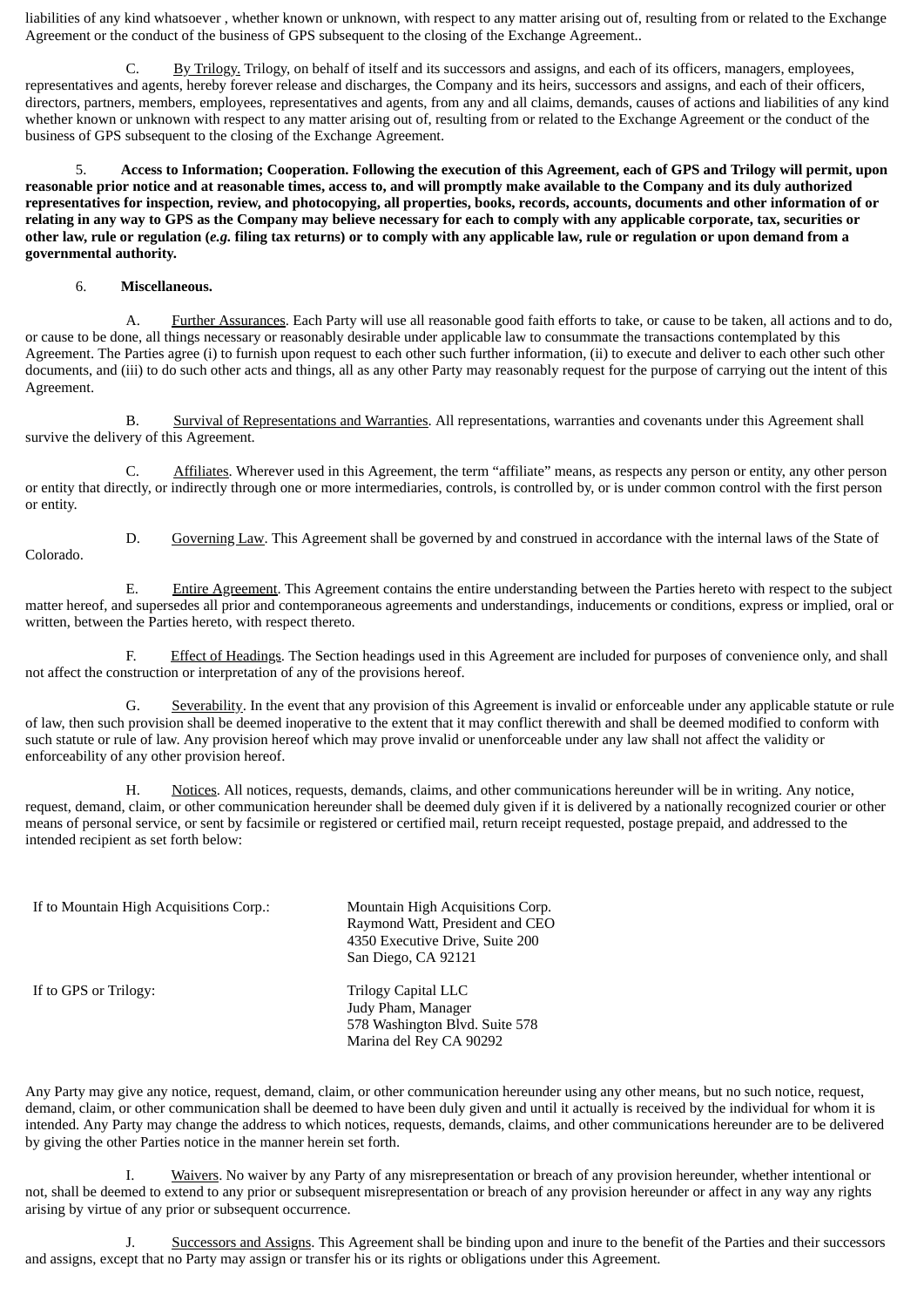K. Counterparts. This Agreement may be executed in one or more counterparts, each of which shall be deemed an original but all of which together shall constitute one and the same instrument. In the event that any signature is delivered by facsimile transmission or by e-mail delivery of a "pdf" format data file, such signature shall create a valid and binding obligation of the Party executing (or on whose behalf such signature is executed) with the same force and effect as if such facsimile or "pdf" signature page were an original thereof.

L. Conversion of Advances. Trilogy has advanced to the Company an aggregate of \$194,000 which Trilogy and the Company agree will be converted into 19,400,000 restricted shares of the Company's Common Stock (the "Conversion Shares"). Trilogy represents that it is taking the Conversion Shares for investment purposes and not with a view to distribution.

[*Signature Page Follows*]